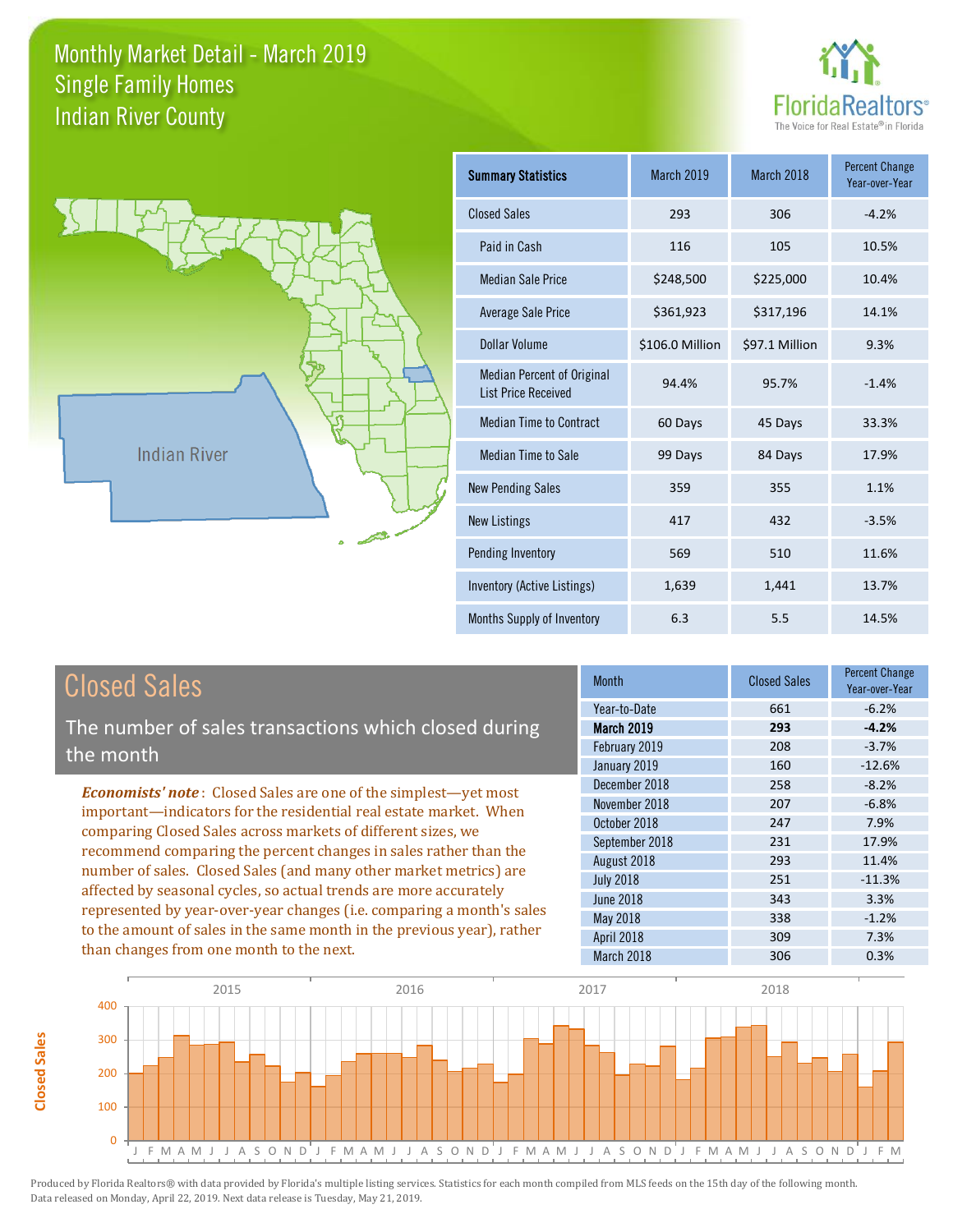this statistic should be interpreted with care.



124 -7.5%

| Cash Sales                                                                     | <b>Month</b>      | Cash Sales | <b>Percent Change</b><br>Year-over-Year |
|--------------------------------------------------------------------------------|-------------------|------------|-----------------------------------------|
|                                                                                | Year-to-Date      | 272        | 0.4%                                    |
| The number of Closed Sales during the month in which                           | <b>March 2019</b> | 116        | 10.5%                                   |
| buyers exclusively paid in cash                                                | February 2019     | 90         | $-3.2%$                                 |
|                                                                                | January 2019      | 66         | $-9.6%$                                 |
|                                                                                | December 2018     | 95         | $-13.6%$                                |
|                                                                                | November 2018     | 83         | $-6.7%$                                 |
| <b>Economists' note:</b> Cash Sales can be a useful indicator of the extent to | October 2018      | 93         | 0.0%                                    |
| which investors are participating in the market. Why? Investors are            | September 2018    | 63         | $-4.5%$                                 |
| far more likely to have the funds to purchase a home available up front,       | August 2018       | 109        | 23.9%                                   |
| whereas the typical homebuyer requires a mortgage or some other                | <b>July 2018</b>  | 97         | $-6.7%$                                 |
| form of financing. There are, of course, many possible exceptions, so          | June 2018         | 137        | 6.2%                                    |



## Cash Sales as a Percentage of Closed Sales

The percentage of Closed Sales during the month which were Cash Sales

*Economists' note* : This statistic is simply another way of viewing Cash Sales. The remaining percentages of Closed Sales (i.e. those not paid fully in cash) each month involved some sort of financing, such as mortgages, owner/seller financing, assumed loans, etc.

| <b>Month</b>      | <b>Percent of Closed</b><br>Sales Paid in Cash | <b>Percent Change</b><br>Year-over-Year |
|-------------------|------------------------------------------------|-----------------------------------------|
| Year-to-Date      | 41.1%                                          | 7.0%                                    |
| <b>March 2019</b> | 39.6%                                          | 15.5%                                   |
| February 2019     | 43.3%                                          | 0.5%                                    |
| January 2019      | 41.3%                                          | 3.5%                                    |
| December 2018     | 36.8%                                          | $-5.9%$                                 |
| November 2018     | 40.1%                                          | 0.0%                                    |
| October 2018      | 37.7%                                          | $-7.1%$                                 |
| September 2018    | 27.3%                                          | $-19.0%$                                |
| August 2018       | 37.2%                                          | 11.0%                                   |
| <b>July 2018</b>  | 38.6%                                          | 5.2%                                    |
| June 2018         | 39.9%                                          | 2.6%                                    |
| May 2018          | 36.7%                                          | $-6.4%$                                 |
| April 2018        | 42.4%                                          | $-8.2%$                                 |
| March 2018        | 34.3%                                          | $-26.9%$                                |

April 2018 131 131 -1.5%

May 2018

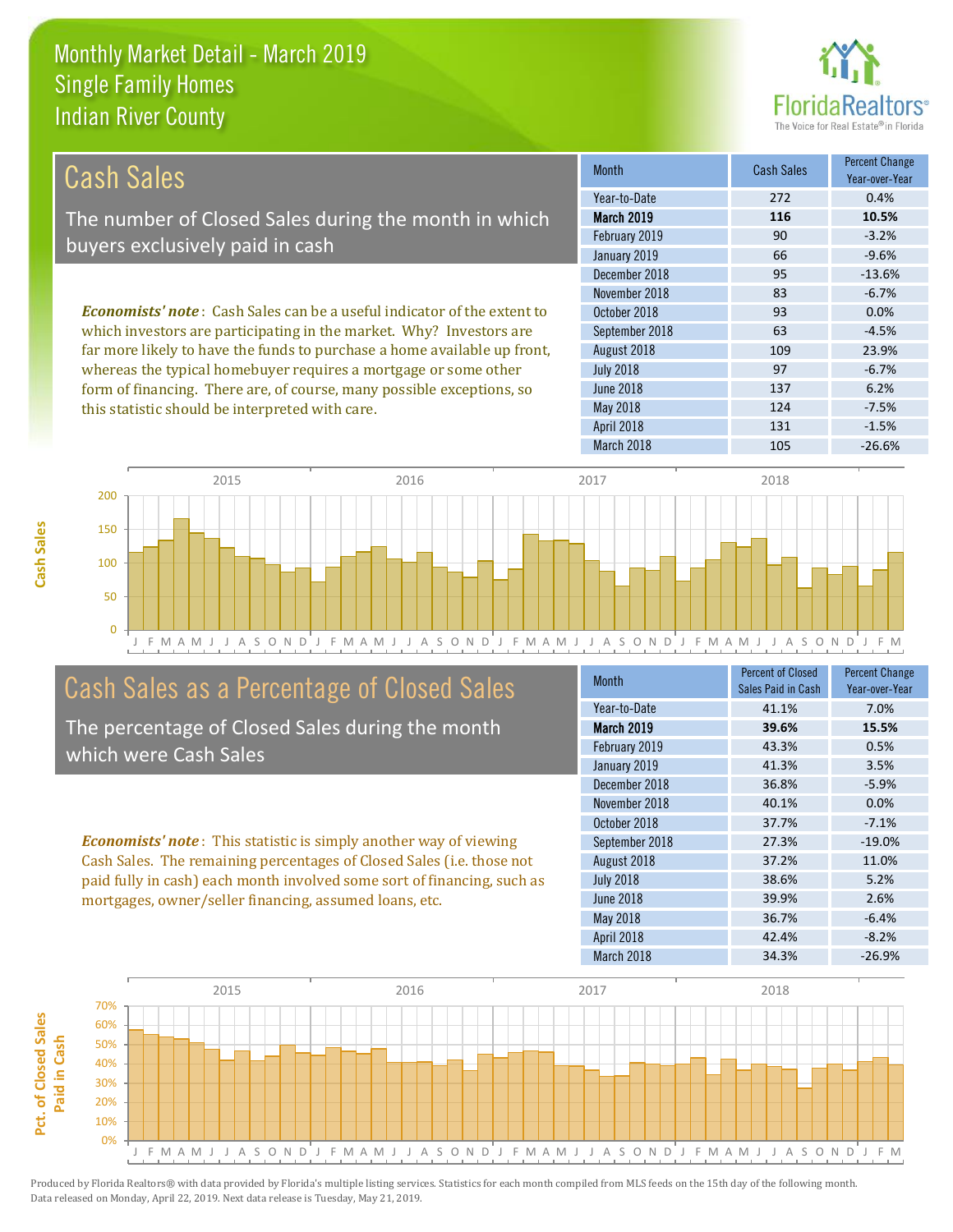

#### *Economists' note* : Median Sale Price is our preferred summary statistic for price activity because, unlike Average Sale Price, Median Sale Price is not sensitive to high sale prices for small numbers of homes that may not be characteristic of the market area. Keep in mind that median price trends over time are not always solely caused by changes in the general value of local real estate. Median sale price only reflects the values of the homes that *sold* each month, and the mix of the types of homes that sell can change over time. March 2018 \$225,000 0.9% May 2018 **3239,768** 2.1% April 2018 **\$235,000** 5.6% July 2018 **\$230,204** -0.5% June 2018 **\$249,000** 6.0% \$242,505 1.0% November 2018 **\$240,000** 9.6% August 2018 **\$245,000** \$245,000 February 2019 \$245,000 1.1% January 2019 **\$232,000** \$234,000 October 2018 **\$235,150** 6.3% September 2018 \$240,000 4.4% December 2018 Month Median Sale Price Percent Change Year-over-Year March 2019 **\$248,500 10.4%** Year-to-Date \$242,700 4.2% 2015 2016 2017 2018 Median Sale Price The median sale price reported for the month (i.e. 50% of sales were above and 50% of sales were below)



### Average Sale Price

The average sale price reported for the month (i.e. total sales in dollars divided by the number of sales)

*Economists' note* : Usually, we prefer Median Sale Price over Average Sale Price as a summary statistic for home prices. However, Average Sale Price does have its uses—particularly when it is analyzed alongside the Median Sale Price. For one, the relative difference between the two statistics can provide some insight into the market for higher-end homes in an area.

| <b>Month</b>      | <b>Average Sale Price</b> | <b>Percent Change</b><br>Year-over-Year |
|-------------------|---------------------------|-----------------------------------------|
| Year-to-Date      | \$361,729                 | 8.3%                                    |
| <b>March 2019</b> | \$361,923                 | 14.1%                                   |
| February 2019     | \$348,172                 | $-6.3%$                                 |
| January 2019      | \$378,999                 | 19.1%                                   |
| December 2018     | \$376,117                 | 15.8%                                   |
| November 2018     | \$324,563                 | 18.5%                                   |
| October 2018      | \$310,545                 | $-4.9%$                                 |
| September 2018    | \$304,633                 | $-6.7%$                                 |
| August 2018       | \$318,992                 | $-13.7%$                                |
| <b>July 2018</b>  | \$335,530                 | $-15.1%$                                |
| June 2018         | \$356,663                 | 12.9%                                   |
| May 2018          | \$333,745                 | 2.9%                                    |
| April 2018        | \$367,984                 | $-11.9%$                                |
| March 2018        | \$317,196                 | 1.3%                                    |



**Median Sale Price** 

**Average Sale Price**

**Average Sale Price**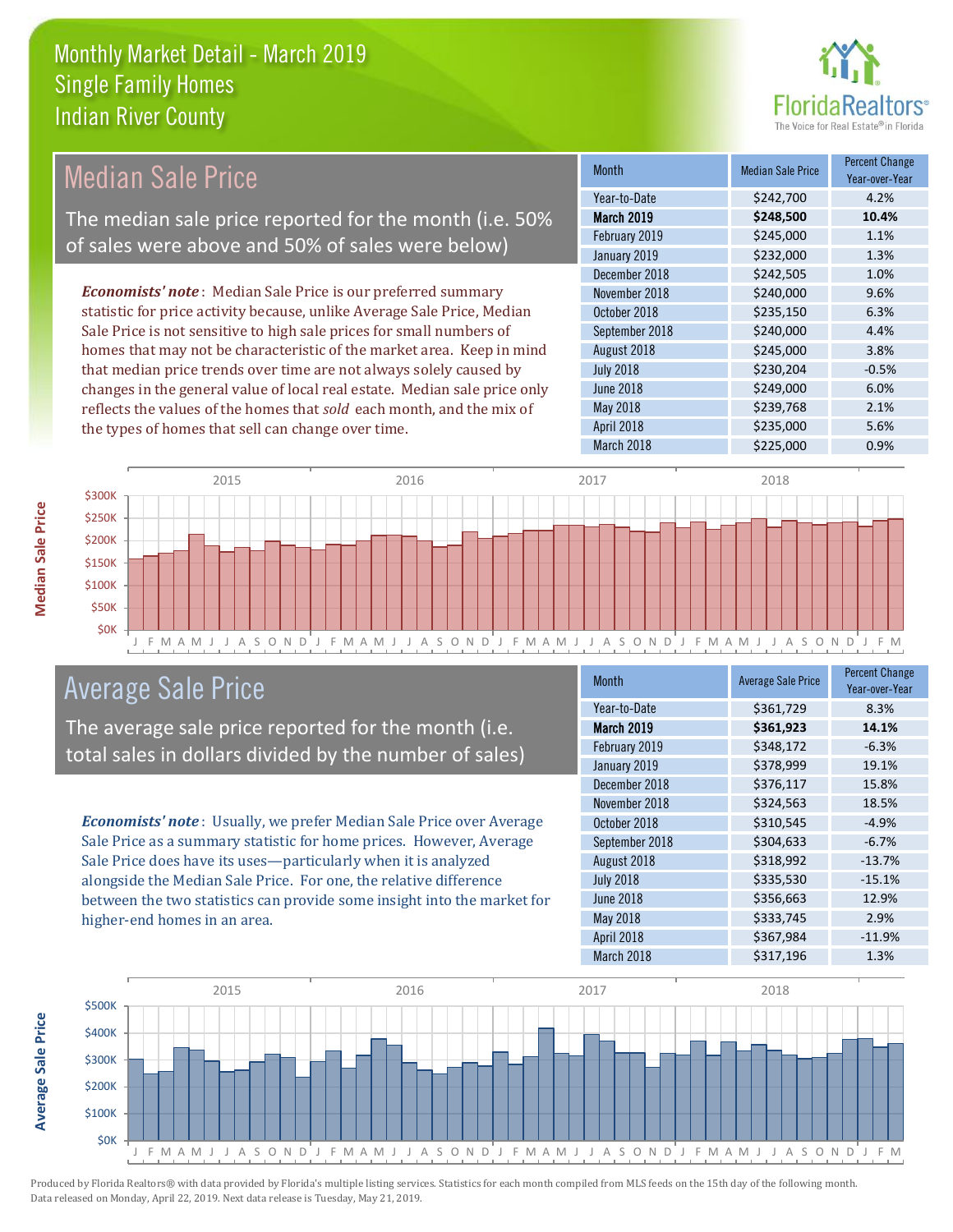

#### Dollar Volume

The sum of the sale prices for all sales which closed during the month

*Economists' note* : Dollar Volume is simply the sum of all sale prices in a given time period, and can quickly be calculated by multiplying Closed Sales by Average Sale Price. It is a strong indicator of the health of the real estate industry in a market, and is of particular interest to real estate professionals, investors, analysts, and government agencies. Potential home sellers and home buyers, on the other hand, will likely be better served by paying attention to trends in the two components of Dollar Volume (i.e. sales and prices) individually.

| <b>Month</b>      | <b>Dollar Volume</b> | <b>Percent Change</b><br>Year-over-Year |
|-------------------|----------------------|-----------------------------------------|
| Year-to-Date      | \$239.1 Million      | 1.5%                                    |
| <b>March 2019</b> | \$106.0 Million      | 9.3%                                    |
| February 2019     | \$72.4 Million       | $-9.8%$                                 |
| January 2019      | \$60.6 Million       | 4.2%                                    |
| December 2018     | \$97.0 Million       | 6.3%                                    |
| November 2018     | \$67.2 Million       | 10.5%                                   |
| October 2018      | \$76.7 Million       | 2.6%                                    |
| September 2018    | \$70.4 Million       | 10.0%                                   |
| August 2018       | \$93.5 Million       | $-3.9%$                                 |
| <b>July 2018</b>  | \$84.2 Million       | $-24.7%$                                |
| <b>June 2018</b>  | \$122.3 Million      | 16.6%                                   |
| May 2018          | \$112.8 Million      | 1.7%                                    |
| April 2018        | \$113.7 Million      | $-5.5%$                                 |
| March 2018        | \$97.1 Million       | 1.6%                                    |





# Median Percent of Original List Price Received

The median of the sale price (as a percentage of the original list price) across all properties selling during the month

*Economists' note* : The Median Percent of Original List Price Received is useful as an indicator of market recovery, since it typically rises as buyers realize that the market may be moving away from them and they need to match the selling price (or better it) in order to get a contract on the house. This is usually the last measure to indicate a market has shifted from down to up, so it is what we would call a *lagging* indicator.

| <b>Month</b>      | Med. Pct. of Orig.<br><b>List Price Received</b> | <b>Percent Change</b><br>Year-over-Year |
|-------------------|--------------------------------------------------|-----------------------------------------|
| Year-to-Date      | 94.7%                                            | $-1.1%$                                 |
| <b>March 2019</b> | 94.4%                                            | $-1.4%$                                 |
| February 2019     | 95.9%                                            | 0.1%                                    |
| January 2019      | 93.2%                                            | $-2.7%$                                 |
| December 2018     | 95.0%                                            | $-1.0%$                                 |
| November 2018     | 95.4%                                            | 0.2%                                    |
| October 2018      | 95.7%                                            | 0.5%                                    |
| September 2018    | 94.7%                                            | $-0.8%$                                 |
| August 2018       | 95.0%                                            | $-1.1%$                                 |
| <b>July 2018</b>  | 94.9%                                            | $-1.5%$                                 |
| <b>June 2018</b>  | 95.5%                                            | 0.1%                                    |
| May 2018          | 95.8%                                            | 1.3%                                    |
| April 2018        | 95.5%                                            | 1.1%                                    |
| March 2018        | 95.7%                                            | $-0.2%$                                 |

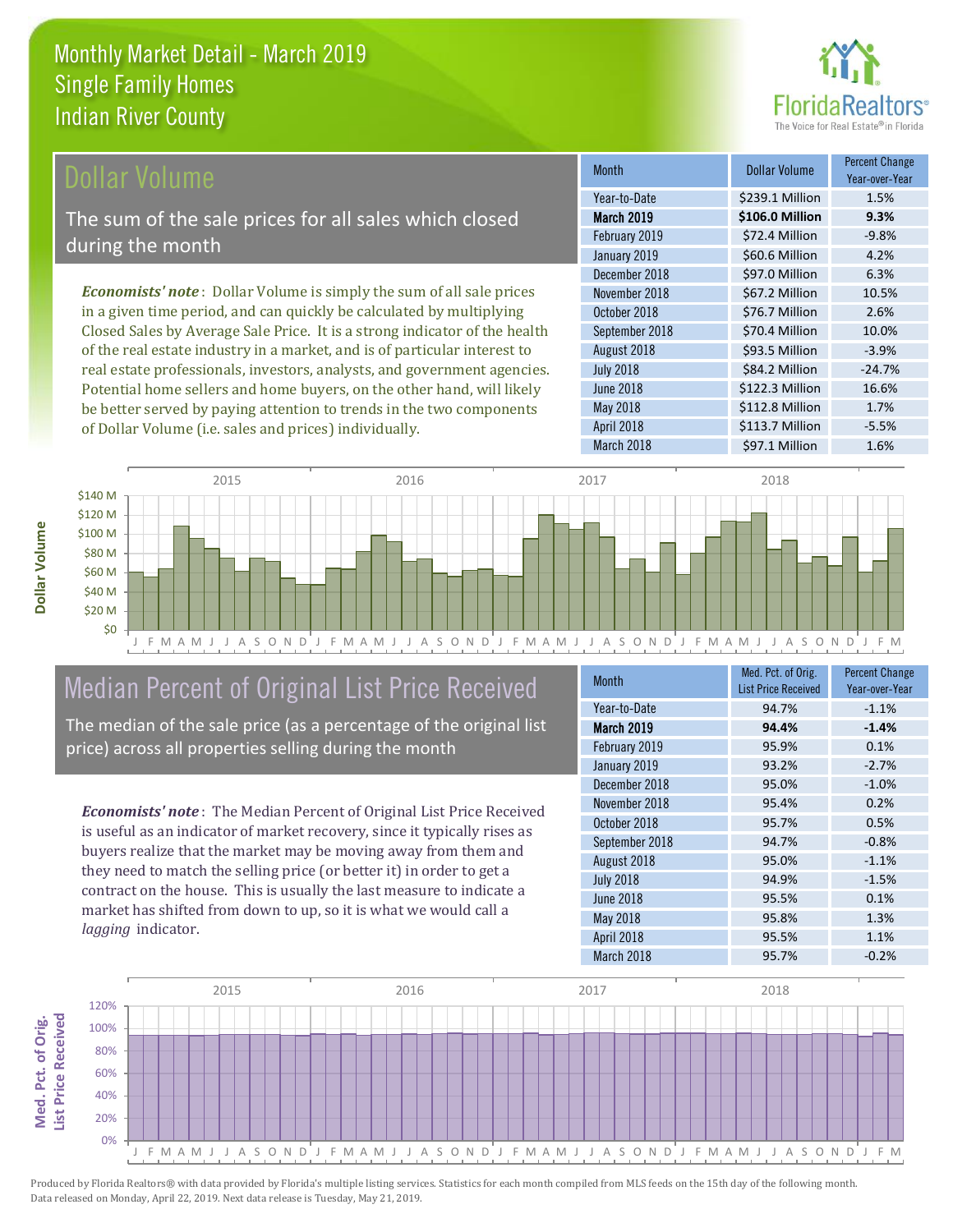

# **Median Time to Contract**

The median number of days between the listing date and contract date for all Closed Sales during the month

*Economists' note* : Like Time to Sale, Time to Contract is a measure of the length of the home selling process calculated for sales which closed during the month. The difference is that Time to Contract measures the number of days between the initial listing of a property and the signing of the contract which eventually led to the closing of the sale. When the gap between Median Time to Contract and Median Time to Sale grows, it is usually a sign of longer closing times and/or declining numbers of cash sales.

| Month             | Median Time to<br>Contract | <b>Percent Change</b><br>Year-over-Year |
|-------------------|----------------------------|-----------------------------------------|
| Year-to-Date      | 62 Days                    | 34.8%                                   |
| <b>March 2019</b> | 60 Days                    | 33.3%                                   |
| February 2019     | 59 Days                    | 28.3%                                   |
| January 2019      | 80 Days                    | 77.8%                                   |
| December 2018     | 47 Days                    | 4.4%                                    |
| November 2018     | 57 Days                    | 42.5%                                   |
| October 2018      | 55 Days                    | 0.0%                                    |
| September 2018    | 52 Days                    | $-5.5%$                                 |
| August 2018       | 70 Days                    | 48.9%                                   |
| <b>July 2018</b>  | 50 Days                    | 6.4%                                    |
| <b>June 2018</b>  | 49 Days                    | $-2.0%$                                 |
| May 2018          | 42 Days                    | $-23.6%$                                |
| April 2018        | 49 Days                    | 4.3%                                    |
| March 2018        | 45 Days                    | $-8.2%$                                 |



### Median Time to Sale

**Median Time to** 

**Median Time to** 

The median number of days between the listing date and closing date for all Closed Sales during the month

*Economists' note* : Time to Sale is a measure of the length of the home selling process, calculated as the number of days between the initial listing of a property and the closing of the sale. *Median* Time to Sale is the amount of time the "middle" property selling this month was on the market. That is, 50% of homes selling this month took *less* time to sell, and 50% of homes took *more* time to sell. Median Time to Sale gives a more accurate picture than Average Time to Sale, which can be skewed upward by small numbers of properties taking an abnormally long time to sell.

| <b>Month</b>      | <b>Median Time to Sale</b> | <b>Percent Change</b><br>Year-over-Year |
|-------------------|----------------------------|-----------------------------------------|
| Year-to-Date      | 102 Days                   | 14.6%                                   |
| <b>March 2019</b> | 99 Days                    | 17.9%                                   |
| February 2019     | 98 Days                    | 7.7%                                    |
| January 2019      | 130 Days                   | 46.1%                                   |
| December 2018     | 93 Days                    | $-4.1%$                                 |
| November 2018     | 92 Days                    | 3.4%                                    |
| October 2018      | 90 Days                    | $-15.1%$                                |
| September 2018    | 97 Days                    | $-9.3%$                                 |
| August 2018       | 117 Days                   | 39.3%                                   |
| <b>July 2018</b>  | 92 Days                    | 1.1%                                    |
| <b>June 2018</b>  | 95 Days                    | 4.4%                                    |
| May 2018          | 84 Days                    | $-20.0%$                                |
| April 2018        | 94 Days                    | 2.2%                                    |
| March 2018        | 84 Days                    | $-9.7%$                                 |

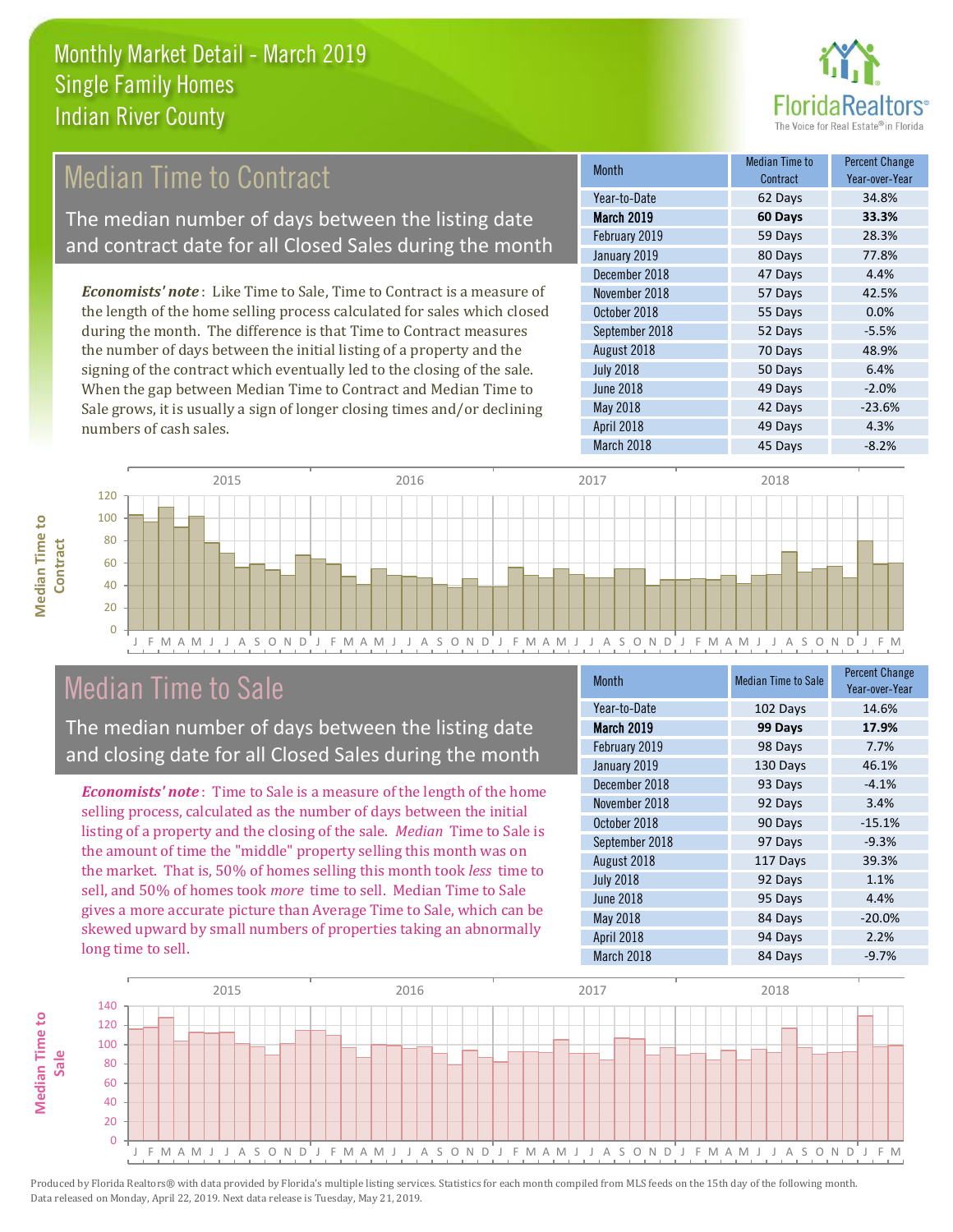

| <b>New Pending Sales</b>                                                      | <b>Month</b>      | <b>New Pending Sales</b> | <b>Percent Change</b><br>Year-over-Year |
|-------------------------------------------------------------------------------|-------------------|--------------------------|-----------------------------------------|
|                                                                               | Year-to-Date      | 952                      | $-2.8%$                                 |
| The number of listed properties that went under                               | <b>March 2019</b> | 359                      | 1.1%                                    |
| contract during the month                                                     | February 2019     | 300                      | $-4.2%$                                 |
|                                                                               | January 2019      | 293                      | $-5.8%$                                 |
|                                                                               | December 2018     | 156                      | $-21.2%$                                |
| <b>Economists' note:</b> Because of the typical length of time it takes for a | November 2018     | 260                      | $-3.3%$                                 |
| sale to close, economists consider Pending Sales to be a decent               | October 2018      | 272                      | $-2.5%$                                 |
| indicator of potential future Closed Sales. It is important to bear in        | September 2018    | 217                      | 42.8%                                   |
| mind, however, that not all Pending Sales will be closed successfully.        | August 2018       | 307                      | 12.0%                                   |
| So, the effectiveness of Pending Sales as a future indicator of Closed        | <b>July 2018</b>  | 286                      | $-1.0%$                                 |
| Sales is susceptible to changes in market conditions such as the              | June 2018         | 278                      | $-18.7%$                                |



# New Listings

distressed properties for sale.

The number of properties put onto the market during the month

availability of financing for homebuyers and the inventory of

*Economists' note* : New Listings tend to rise in delayed response to increasing prices, so they are often seen as a lagging indicator of market health. As prices rise, potential sellers raise their estimations of value—and in the most recent cycle, rising prices have freed up many potential sellers who were previously underwater on their mortgages. Note that in our calculations, we take care to not include properties that were recently taken off the market and quickly relisted, since these are not really *new* listings.

| <b>Month</b>      | <b>New Listings</b> | <b>Percent Change</b><br>Year-over-Year |
|-------------------|---------------------|-----------------------------------------|
| Year-to-Date      | 1,310               | $-4.7%$                                 |
| <b>March 2019</b> | 417                 | $-3.5%$                                 |
| February 2019     | 414                 | $-9.6%$                                 |
| January 2019      | 479                 | $-1.2%$                                 |
| December 2018     | 265                 | 8.2%                                    |
| November 2018     | 369                 | 8.8%                                    |
| October 2018      | 446                 | 30.4%                                   |
| September 2018    | 311                 | 75.7%                                   |
| August 2018       | 348                 | 13.4%                                   |
| <b>July 2018</b>  | 333                 | 8.8%                                    |
| <b>June 2018</b>  | 303                 | $-18.3%$                                |
| May 2018          | 411                 | 8.2%                                    |
| April 2018        | 405                 | 21.3%                                   |
| March 2018        | 432                 | 15.8%                                   |

March 2018 **355** -3.5%

May 2018 **11.2%** 357 11.2% April 2018 **390** 17.1%



**New Listings**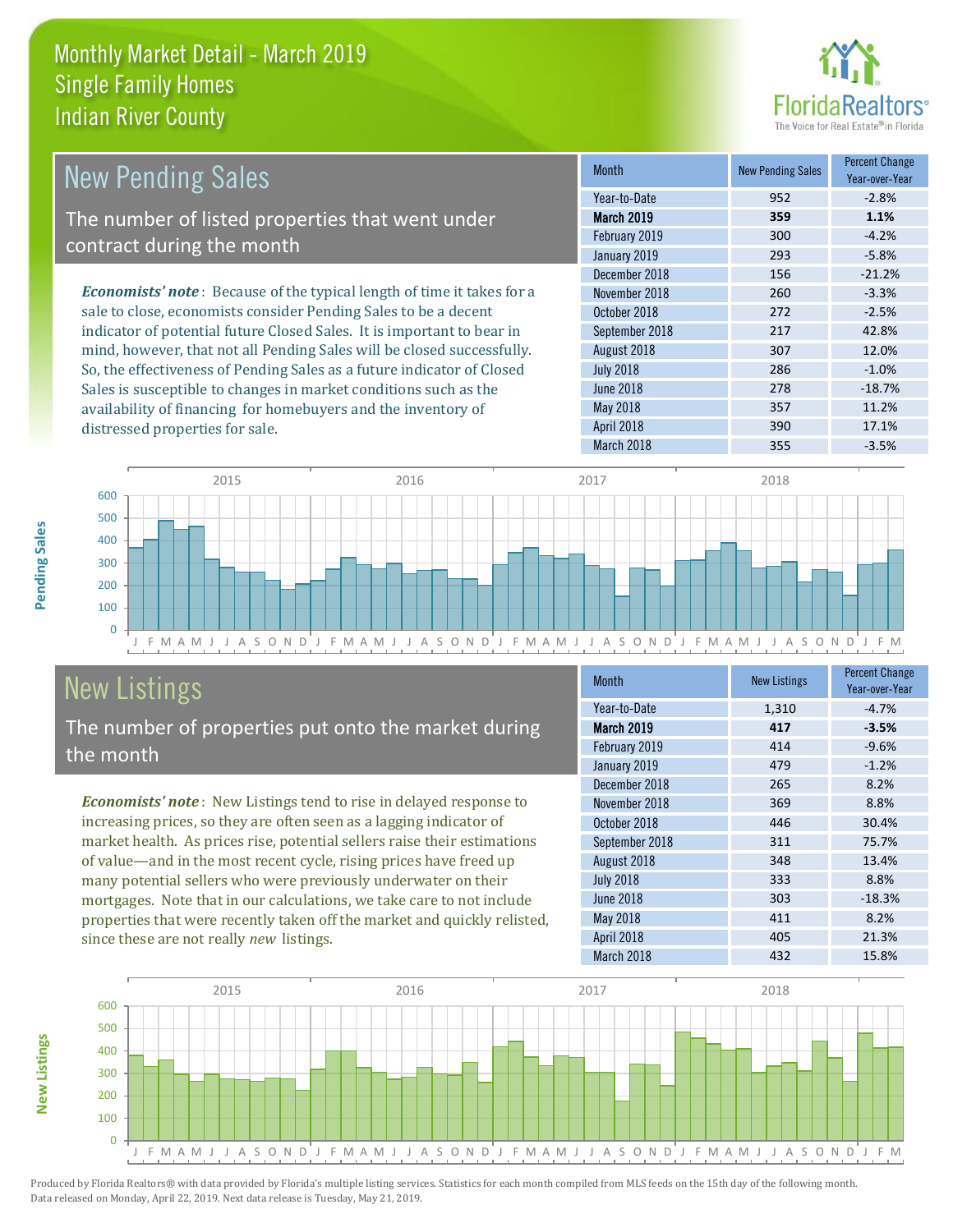

# Inventory (Active Listings) The number of property listings active at the end of the month

*Economists' note* : There are a number of ways to define and calculate Inventory. Our method is to simply count the number of active listings on the last day of the month, and hold this number to compare with the same month the following year. Inventory rises when New Listings are outpacing the number of listings that go off-market (regardless of whether they actually sell). Likewise, it falls when New Listings aren't keeping up with the rate at which homes are going off-market.

| <b>Month</b>             | Inventory | <b>Percent Change</b><br>Year-over-Year |
|--------------------------|-----------|-----------------------------------------|
| <b>YTD (Monthly Avg)</b> | 1,685     | 16.9%                                   |
| March 2019               | 1,639     | 13.7%                                   |
| February 2019            | 1,755     | 17.6%                                   |
| January 2019             | 1,660     | 19.2%                                   |
| December 2018            | 1,496     | 27.2%                                   |
| November 2018            | 1,484     | 22.4%                                   |
| October 2018             | 1,490     | 22.7%                                   |
| September 2018           | 1,332     | 16.0%                                   |
| August 2018              | 1,330     | 14.1%                                   |
| <b>July 2018</b>         | 1,290     | 3.4%                                    |
| <b>June 2018</b>         | 1,307     | 2.0%                                    |
| May 2018                 | 1,467     | 9.6%                                    |
| April 2018               | 1,415     | 9.5%                                    |
| March 2018               | 1,441     | 8.1%                                    |



# Months Supply of Inventory

An estimate of the number of months it will take to deplete the current Inventory given recent sales rates

*Economists' note* : MSI is a useful indicator of market conditions. The benchmark for a balanced market (favoring neither buyer nor seller) is 5.5 months of inventory. Anything higher is traditionally a buyers' market, and anything lower is a sellers' market. There is no single accepted way of calculating MSI. A common method is to divide current Inventory by the most recent month's Closed Sales count, but this count is a usually poor predictor of future Closed Sales due to seasonal cycles. To eliminate seasonal effects, we use the 12-month average of monthly Closed Sales instead.

| <b>Month</b>             | <b>Months Supply</b> | <b>Percent Change</b><br>Year-over-Year |
|--------------------------|----------------------|-----------------------------------------|
| <b>YTD (Monthly Avg)</b> | 6.4                  | 16.4%                                   |
| March 2019               | 6.3                  | 14.5%                                   |
| February 2019            | 6.7                  | 17.5%                                   |
| January 2019             | 6.3                  | 16.7%                                   |
| December 2018            | 5.6                  | 24.4%                                   |
| November 2018            | 5.6                  | 16.7%                                   |
| October 2018             | 5.6                  | 16.7%                                   |
| September 2018           | 5.0                  | 11.1%                                   |
| August 2018              | 5.0                  | 11.1%                                   |
| <b>July 2018</b>         | 4.9                  | 2.1%                                    |
| <b>June 2018</b>         | 4.9                  | $-2.0%$                                 |
| May 2018                 | 5.6                  | 3.7%                                    |
| April 2018               | 5.4                  | 1.9%                                    |
| March 2018               | 5.5                  | $-1.8%$                                 |

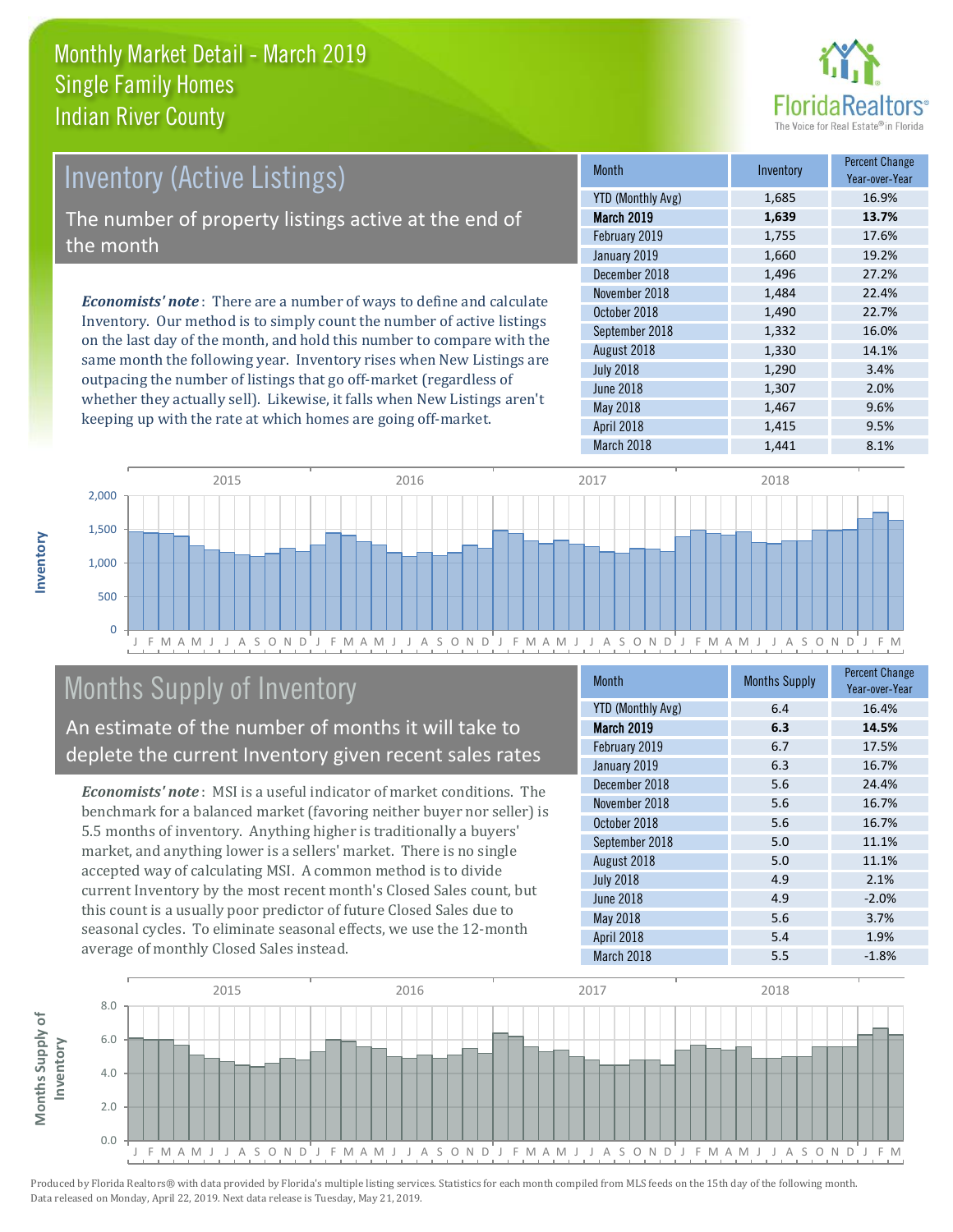than changes from one month to the next.



#### $$100,000 - $149,999$  28 -37.8% Sale Price Closed Sales Percent Change Year-over-Year Less than \$50,000 1 1 0.0% \$50,000 - \$99,999 5 0.0% \$150,000 - \$199,999 54 -23.9% \$200,000 - \$249,999 60 15.4% \$400,000 - \$599,999 38 40.7% \$600,000 - \$999,999 17 6.3% *Economists' note:* Closed Sales are one of the simplest—yet most important—indicators for the residential real estate market. When comparing Closed Sales across markets of different sizes, we recommend comparing the percent changes in sales rather than the number of sales. Closed Sales (and many other market metrics) are affected by seasonal cycles, so actual trends are more accurately represented by year-over-year changes (i.e. comparing a month's sales to the amount of sales in the same month in the previous year), rather \$250,000 - \$299,999 39 -17.0% \$300,000 - \$399,999 40 25.0% Closed Sales by Sale Price The number of sales transactions which closed during the month



#### Median Time to Contract by Sale Price The median number of days between the listing date and contract date for all Closed Sales during the month

*Economists' note* : Like Time to Sale, Time to Contract is a measure of the length of the home selling process calculated for sales which closed during the month. The difference is that Time to Contract measures the number of days between the initial listing of a property and the signing of the contract which eventually led to the closing of the sale. When the gap between Median Time to Contract and Median Time to Sale grows, it is usually a sign of longer closing times and/or declining numbers of cash sales.

| <b>Sale Price</b>     | <b>Median Time to</b><br>Contract | <b>Percent Change</b><br>Year-over-Year |
|-----------------------|-----------------------------------|-----------------------------------------|
| Less than \$50,000    | 23 Days                           | $-82.8%$                                |
| $$50,000 - $99,999$   | 9 Days                            | $-89.5%$                                |
| $$100,000 - $149,999$ | 57 Days                           | 185.0%                                  |
| $$150,000 - $199,999$ | 53 Days                           | 130.4%                                  |
| \$200,000 - \$249,999 | 49 Days                           | $-25.8%$                                |
| \$250,000 - \$299,999 | 48 Days                           | 6.7%                                    |
| \$300,000 - \$399,999 | 71 Days                           | 153.6%                                  |
| \$400,000 - \$599,999 | 68 Days                           | $-11.7%$                                |
| \$600,000 - \$999,999 | 92 Days                           | $-25.2%$                                |
| \$1,000,000 or more   | 149 Days                          | 96.1%                                   |

\$1,000,000 or more 11 10.0%

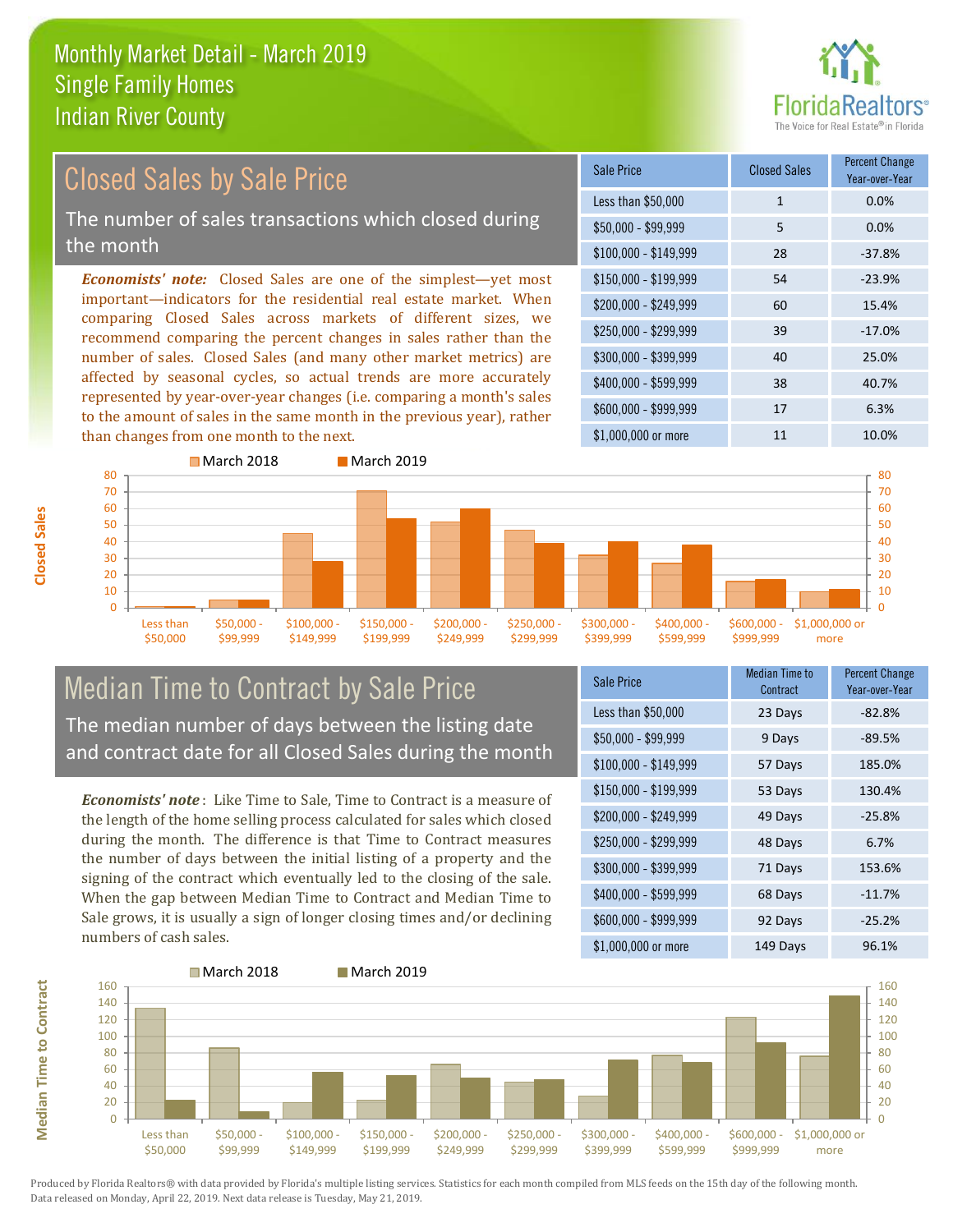

# New Listings by Initial Listing Price The number of properties put onto the market during

the month

*Economists' note:* New Listings tend to rise in delayed response to increasing prices, so they are often seen as a lagging indicator of market health. As prices rise, potential sellers raise their estimations of value—and in the most recent cycle, rising prices have freed up many potential sellers who were previously underwater on their mortgages. Note that in our calculations, we take care to not include properties that were recently taken off the market and quickly relisted, since these are not really *new* listings.

| <b>Initial Listing Price</b> | <b>New Listings</b> | <b>Percent Change</b><br>Year-over-Year |
|------------------------------|---------------------|-----------------------------------------|
| Less than \$50,000           | $\overline{2}$      | 100.0%                                  |
| $$50,000 - $99,999$          | $\Omega$            | $-100.0%$                               |
| $$100,000 - $149,999$        | 21                  | $-50.0%$                                |
| $$150,000 - $199,999$        | 78                  | 11.4%                                   |
| \$200,000 - \$249,999        | 78                  | 11.4%                                   |
| \$250,000 - \$299,999        | 56                  | $-1.8%$                                 |
| \$300,000 - \$399,999        | 79                  | 11.3%                                   |
| \$400,000 - \$599,999        | 52                  | $-3.7%$                                 |
| \$600,000 - \$999,999        | 25                  | $-19.4%$                                |
| $$1,000,000$ or more         | 26                  | $-16.1%$                                |



#### Inventory by Current Listing Price The number of property listings active at the end of the month

*Economists' note* : There are a number of ways to define and calculate Inventory. Our method is to simply count the number of active listings on the last day of the month, and hold this number to compare with the same month the following year. Inventory rises when New Listings are outpacing the number of listings that go off-market (regardless of whether they actually sell). Likewise, it falls when New Listings aren't keeping up with the rate at which homes are going off-market.

| <b>Current Listing Price</b> | Inventory      | <b>Percent Change</b><br>Year-over-Year |
|------------------------------|----------------|-----------------------------------------|
| Less than \$50,000           | $\mathbf{1}$   | 0.0%                                    |
| $$50,000 - $99,999$          | $\overline{2}$ | $-85.7%$                                |
| $$100,000 - $149,999$        | 50             | $-16.7%$                                |
| $$150,000 - $199,999$        | 173            | 47.9%                                   |
| \$200,000 - \$249,999        | 246            | 46.4%                                   |
| \$250,000 - \$299,999        | 183            | $-2.7%$                                 |
| \$300,000 - \$399,999        | 279            | 36.8%                                   |
| \$400,000 - \$599,999        | 254            | 2.0%                                    |
| \$600,000 - \$999,999        | 201            | 4.7%                                    |
| \$1,000,000 or more          | 250            | 0.8%                                    |



Produced by Florida Realtors® with data provided by Florida's multiple listing services. Statistics for each month compiled from MLS feeds on the 15th day of the following month. Data released on Monday, April 22, 2019. Next data release is Tuesday, May 21, 2019.

**Inventory**